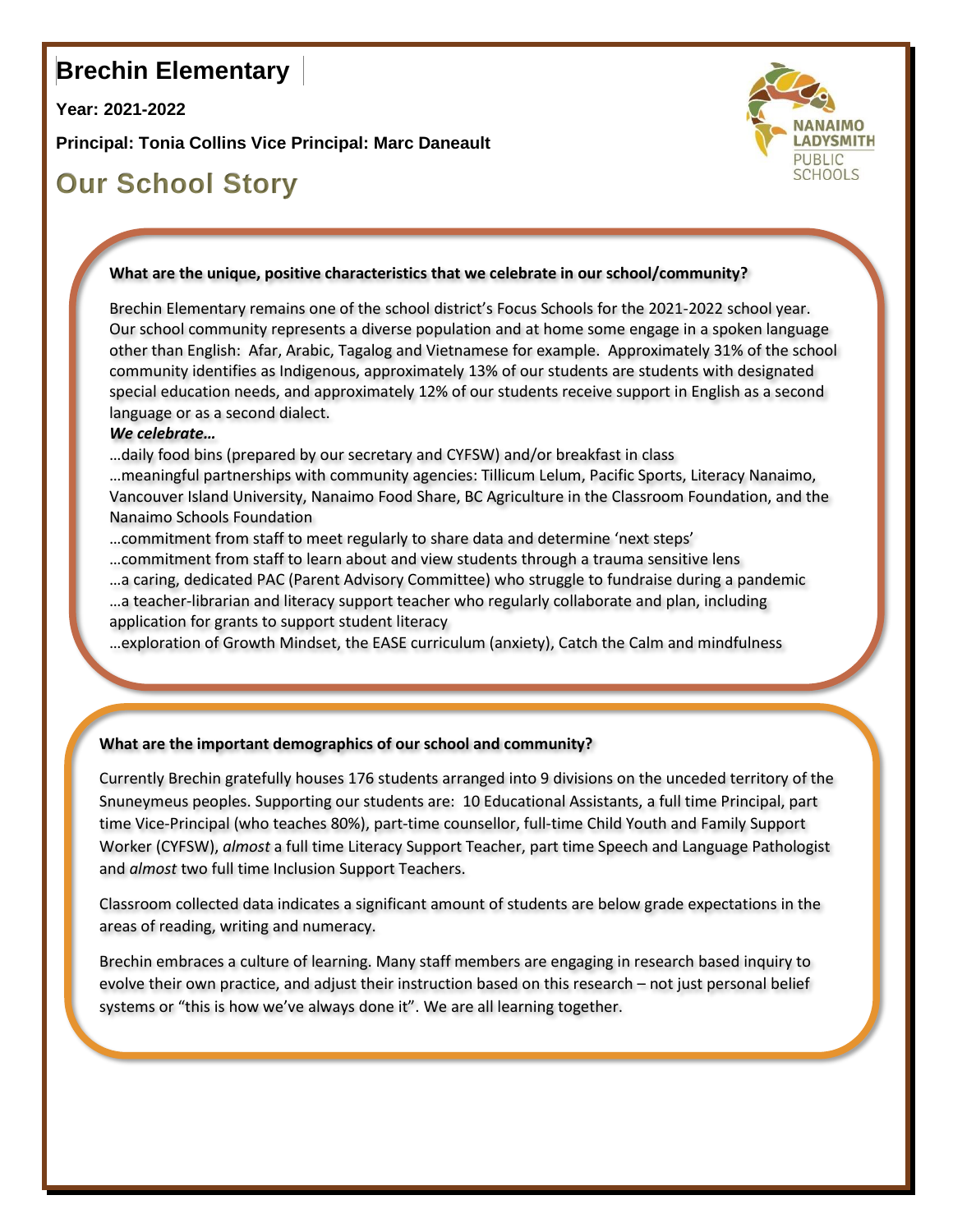# **Our School Goals**

1. Students will move forward in their reading skills as measured by the PARS (Primary Assessment of Reading) and reading fluency assessment tools. Our intermediate teachers are using HIP (High Interest Passages) Assessment or EASYCBM to provide information on grade level placement, fluency and comprehension assessments.

2. Students will move forward from where they are with respect to grade level numeracy learning outcomes. We will identify essential learning outcomes for each grade, and notice that two years of interrupted learning during a pandemic has impacted their numeracy skills and self-image with respect to math.

3. Students will be supported in accessing their own emotions/values/thoughts and how they influence behaviours across contexts, with the goal of positively impacting their social/emotional well being, as reported by teacher observation and student self-reporting.